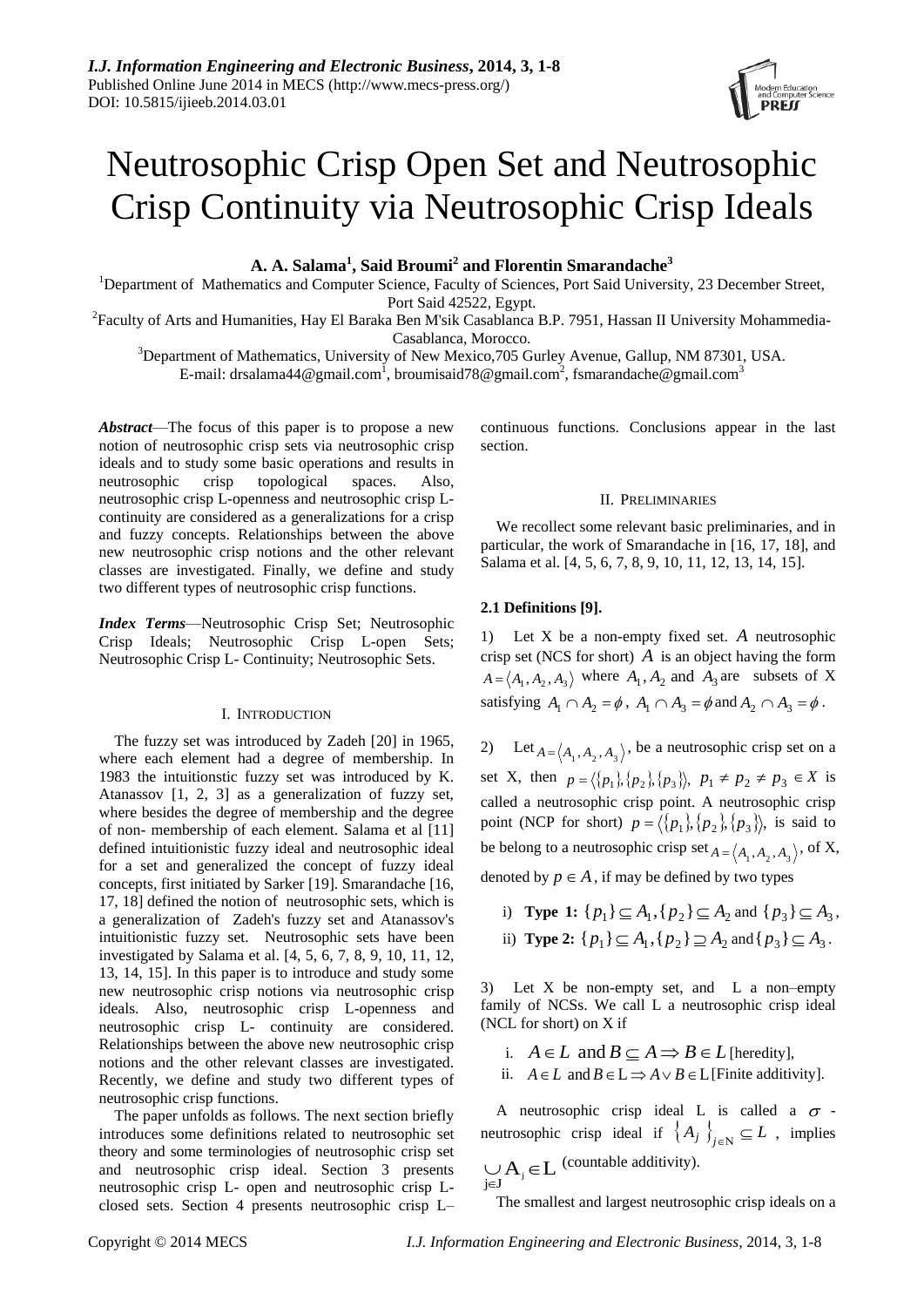non-empty set X are  $\{\phi_N\}$  and the NSs on X. Also,  $NCL<sub>f</sub>$ ,  $NCL<sub>c</sub>$  are denoting the neutrosophic crisp ideals (NCL for short) of neutrosophic crisp subsets having finite and countable support of X respectively. Moreover, if A is a nonempty NS in X, then  ${B \in NCS : B \subseteq A}$  is an NCL on X. This is called the principal NCL of all NCSs, denoted by  $NCL \langle A \rangle$ .

# **2.1 Proposition [9]**

Let  $\{L_j : j \in J\}$  be any non - empty family of neutrosophic crisp ideals on a set X. Then  $\bigcap L_j$  and  $j \in J$ i∈.  $\bigcup L_j$  are neutrosophic crisp ideals on X, where

$$
\bigcap_{j\in J} L_j = \left\langle \bigcap_{j\in J} A_{j_1}, \bigcap_{j\in J} A_{j_2}, \bigcup_{j\in J} A_{j_3} \right\rangle \qquad \text{or}
$$

$$
\bigcap_{j\in J} L_j = \left\langle \bigcap_{j\in J} A_{j_1}, \bigcup_{j\in J} A_{j_2}, \bigcup_{j\in J} A_{j_3} \right\rangle \text{ and }
$$

$$
\bigcup_{j \in J} L_j = \left\langle \bigcup_{j \in J} A_{j_1}, \bigcup_{j \in J} A_{j_2}, \bigcap_{j \in J} A_{j_3} \right\rangle \text{ or}
$$

$$
\bigcup_{j \in J} L_j = \left\langle \bigcup_{j \in J} A_{j_1}, \bigcap_{j \in J} A_{j_2}, \bigcap_{j \in J} A_{j_3} \right\rangle.
$$

# **2.2 Proposition [9]**

A neutrosophic crisp set  $A = \langle A_1, A_2, A_3 \rangle$  in the neutrosophic crisp ideal L on X is a base of L iff every member of L is contained in A.

# **2.1 Theorem [9]**

Let  $A = \langle A_1, A_2, A_3 \rangle$ , and  $B = \langle B_1, B_2, B_3 \rangle$ , be neutrosophic crisp subsets of X. Then  $A \subseteq B$  iff  $p \in A$ implies  $p \in B$  for any neutrosophic crisp point p in X.

# **2.2 Theorem [9]**

Let  $A = \langle A_1, A_2, A_3 \rangle$ , be a neutrosophic crisp subset of *X*. Then  $A = \bigcup \{p : p \in A\}.$ 

# **2.3 Proposition [ 9]**

Let 
$$
\{A_j : j \in J\}
$$
 is a family of NCSs in X. Then  
\n $(a_1) p = \langle \{p_1\}, \{p_2\}, \{p_3\} \rangle \in \bigcap_{j \in J} A_j$  iff  $p \in A_j$  for

each 
$$
j \in J
$$
.  
\n( $a_2$ )  $p \in \bigcup_{j \in J} A_j$  iff  $\exists j \in J$  such that  $p \in A_j$ .

# **2.4 Proposition [9]**

Let  $A = \langle A_1, A_2, A_3 \rangle$  and  $B = \langle B_1, B_2, B_3 \rangle$  be two

neutrosophic crisp sets in X. Then

- a)  $A \subseteq B$  iff for each *p* we have  $p \in A \Leftrightarrow p \in B$  and for each p we have  $p \in A \implies p \in B$ .
- b)  $A = B$  iff for each p we have  $p \in A \implies p \in B$ and for each p we have  $p \in A \Leftrightarrow p \in B$ .

# **2.5 Proposition[9]**

Let  $A = \langle A_1, A_2, A_3 \rangle$  be a neutrosophic crisp set in X. Then  $A = \bigcup \{p_1 : p_1 \in A_1\}, \{p_2 : p_2 \in A_2\}, \{p_3 : p_3 \in A_3\}.$ 

## **2.2 Definition [9]**

Let  $f: X \to Y$  be a function and p be a neutrosophic crisp point in X. Then the image of  $p$  under  $f$ , denoted by  $f(p)$ , is defined by  $f(p) = \langle \{q_1\}, \{q_2\}, \{q_3\} \rangle$ , where  $q_1 = f(p_1), q_2 = f(p_2)$  and  $q_3 = f(p_3)$ .

It is easy to see that  $f(p)$  is indeed a NCP in Y, namely  $f(p) = q$ , where  $q = f(p)$ , and it is exactly the same meaning of the image of a NCP under the function *f* .

#### **2.3 Definition [9]**

Let p be a neutrosophic crisp point of a neutrosophic crisp topological space *X*,*NC* . A neutrosophic crisp neighbourhood ( NCNBD for short) of a neutrosophic crisp point p if there is a neutrosophic crisp open set( NCOS for short) B in X such that  $p \in B \subseteq A$ .

# **2.3 Theorem [9]**

Let  $(X, NC \tau)$  be a neutrosophic crisp topological space (NCTS for short) of X. Then the neutrosophic crisp set A of X is NCOS iff A is a NCNBD of p for every neutrosophic crisp set  $p \in A$ .

# **2.4 Definition [9]**

Let  $(X, \tau)$  be a neutrosophic crisp topological spaces (NCTS for short) and L be neutrosophic crisp ideal (NCL, for short) on X. Let A be any NCS of X. Then the neutrosophic crisp local function  $NCA^*(L, \tau)$  of A is the union of all neutrosophic crisp point NCTS( NCP, for short)  $P = \langle \{p_1\}, \{p_2\}, \{p_3\} \rangle$ , such that if  $U \in N((p))$  and  $NA^*(L, \tau) = \bigcup \{ p \in X : A \wedge U \notin L \text{ for every } U \text{ nbd of } N(P) \}$  $NCA^*(L, \tau)$  is called a neutrosophic crisp local function of A with respect to  $\tau$  and L which it will be denoted by  $NCA^*(L, \tau)$ , or simply  $NCA^*(L)$ . The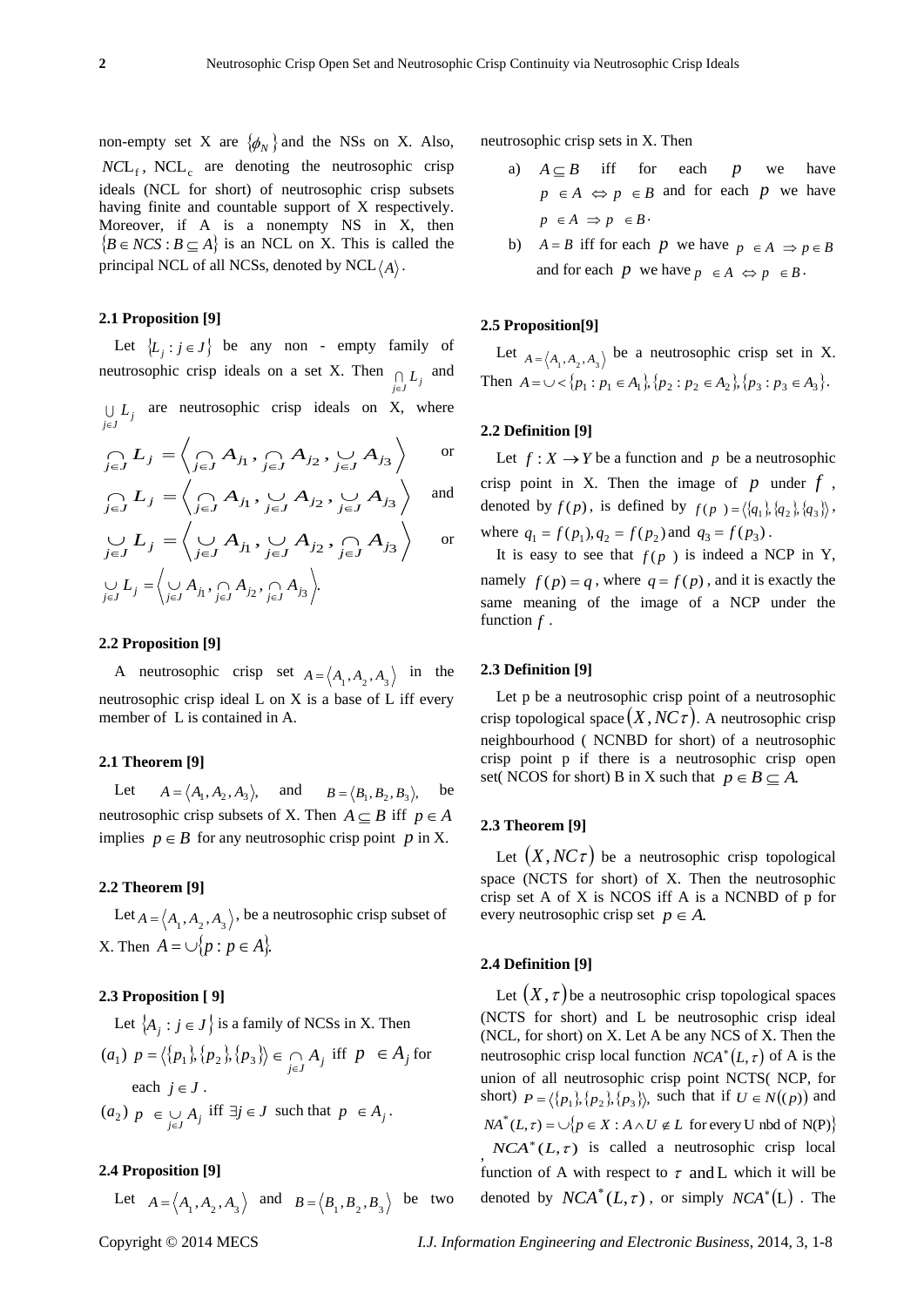neutrosophic crisp topology generated by  $NCA^*(L)$  in [9] we will be denoted by NC\*.

# **2.5 Theorem [9]**

Let  $(X, \tau)$  be a NCTS and  $L_1, L_2$  be two neutrosophic crisp ideals on X. Then for any neutrosophic crisp sets *A*, *B* of X. then the following statements are verified

- i)  $A \subseteq B \Rightarrow NCA^*(L, \tau) \subseteq NCB^*(L, \tau),$
- ii)  $L_1 \subseteq L_2 \Rightarrow NCA^*(L_2, \tau) \subseteq NCA^*(L_1, \tau),$
- iii)  $NCA^* = NCol(A^*) \subseteq NCol(A)$ ,
- iv)  $NCA^{**} \subseteq NCA^*$ ,
- v)  $NC(A \cup B)^* = NCA^* \cup NCB^*$ ,

vi) 
$$
NC(A \cap B)^*(L) \subseteq NCA^*(L) \cap NCB^*(L)
$$

- vii)  $\ell \in L \implies NC(A \cup \ell)^* = NCA^*$
- viii)  $NCA^*(L, \tau)$  be a neutrosophic crisp closed set.

# **2.6 Theorem [9]**

Let  $NC\tau_1$ ,  $NC\tau_2$  be two neutrosophic crisp topologies on X. Then for any neutrosophic crisp ideal L on X,  $NC \tau_1 \subseteq NC \tau_2$  implies  $NCA^*(L, NC \tau_2) \subseteq NCA^*(NCL, NC \tau_1)$ , for every  $A \in L$  then  $NC\tau_{1}^{*} \subseteq NC\tau_{2}^{*}$ . A basis  $NC\beta(L,\tau)$  for  $NC\tau^*(L)$  can be described as follows:  $NC\beta(L,\tau) = \{A - B : A \in NC\tau, B \in NCL\}$ . Then we have

the following theorem.

# **2.7 Theorem [9]**

 $NC\beta(L,\tau) = \{A - B : A \in \tau, B \in L\}$  forms a basis for the generated NCTS of the NCT  $(X, \tau)$  with neutrosophic crisp ideal L on X.

## **2.8 Theorem [9]**

Let  $NC\tau_1, NC\tau_2$  be two neutrosophic crisp topologies on X. Then for any topological neutrosophic crisp ideal L on X,  $NC\tau_1 \subseteq NC\tau_2$  implies  $NC\tau_{1}^{*} \subseteq NC\tau_{2}^{*}.$ 

# **2.9 Theorem [9]**

Let  $(X, \tau)$  be a NCTS and  $L_1, L_2$  be two neutrosophic crisp ideals on X. Then for any neutrosophic crisp set A in X, we have

i) 
$$
NCA^*(L_1 \cup L_2, \tau) = NCA^*(L_1, NC\tau^*(L_1)) \cap NCA^*(L_2, NC\tau^*(L_2))
$$
  
ii)  $NC\tau^*(L_1 \cup L_2) = (NC\tau^*(L_1))^*(L_2) \cap (NC\tau^*(L_2))^*(L_1)$ 

# **2.1 Corollary [9]**

Let  $(X, \tau)$  be a NCTS with topological neutrosophic crisp ideal L on X. Then

i)  $NCA^*(L, \tau) = NCA^*(L, \tau^*)$  and  $NCA^*(L) = NC(NC\tau^*(L))^*(L)$ , ii)  $NC\tau^*(L_1 \cup L_2) = (NC\tau^*(L_1)) \cup (NC\tau^*(L_2))$ .

# III. NEUTROSOPHIC CRISP L- OPEN AND NEUTROSOPHIC CRISP L- CLOSED SETS

# **Definition 3.1**

Given  $(X,\tau)$  be a NCTS with neutrosophic crisp ideal  $L$  on  $X$ , and  $A$  is called a neutrosophic crisp  $L$ -open set iff there exists  $\zeta \in \tau$  such that  $A \subseteq \zeta \subseteq NCA^*$ .

We will denote the family of all neutrosophic crisp L-open sets by  $NCLO(X)$ .

# **Theorem 3.1**

Let  $(X, \tau)$  be a NCTS with neutrosophic crisp ideal L, then  $A \in \text{NCLO}(X)$  iff  $A \subseteq \text{NCint}(\text{NCA}^*)$ .

## **Proof**

Assume that  $A \in NCLO(X)$  then by Definition 3.1 there exists  $\zeta \in \tau$  such that  $A \subseteq \zeta \subseteq NCA^*$ . But  $NCint(NCA^*) \subseteq NCA^*$ , put  $\zeta = NCint (NCA^*)$ . Hence  $A \subseteq NCint(NCA^*)$ . Conversely A  $\subseteq$  NCint (NCA<sup>\*</sup>)  $\subseteq$  NCA<sup>\*</sup> Then there exists  $\zeta$  = NCint (NCA<sup>\*</sup>)  $\in$  $\tau$ . Hence  $A \in NCLO(X)$ .

## **Remark 3.1**

For a NCTS  $(X, \tau)$  with neutrosophic crisp ideal L and A be a neutrosophic crisp set on  $X$ , the following holds: If  $A \in \text{NCLO}$  (X) then  $\text{NCint}$  (A)  $\subseteq \text{NCA}^*$ .

# **Theorem 3.2**

Given  $(X,\tau)$  be a NCTS with neutrosophic crisp ideal  $L$  on  $X$  and  $A$ ,  $B$  are neutrosophic crisp sets such that  $A \in NCLO(X), B \in \tau$  then  $A \cap B \in NCLO(X)$ 

## **Proof**

From the assumption  $A \cap B \subseteq NCint(NCA^*) \cap B =$ NCint  $(NCA^*\cap B)$ , we have  $A \cap B$  $\subset$ NCintNC( $A \cap B$ )\* and this complete the proof.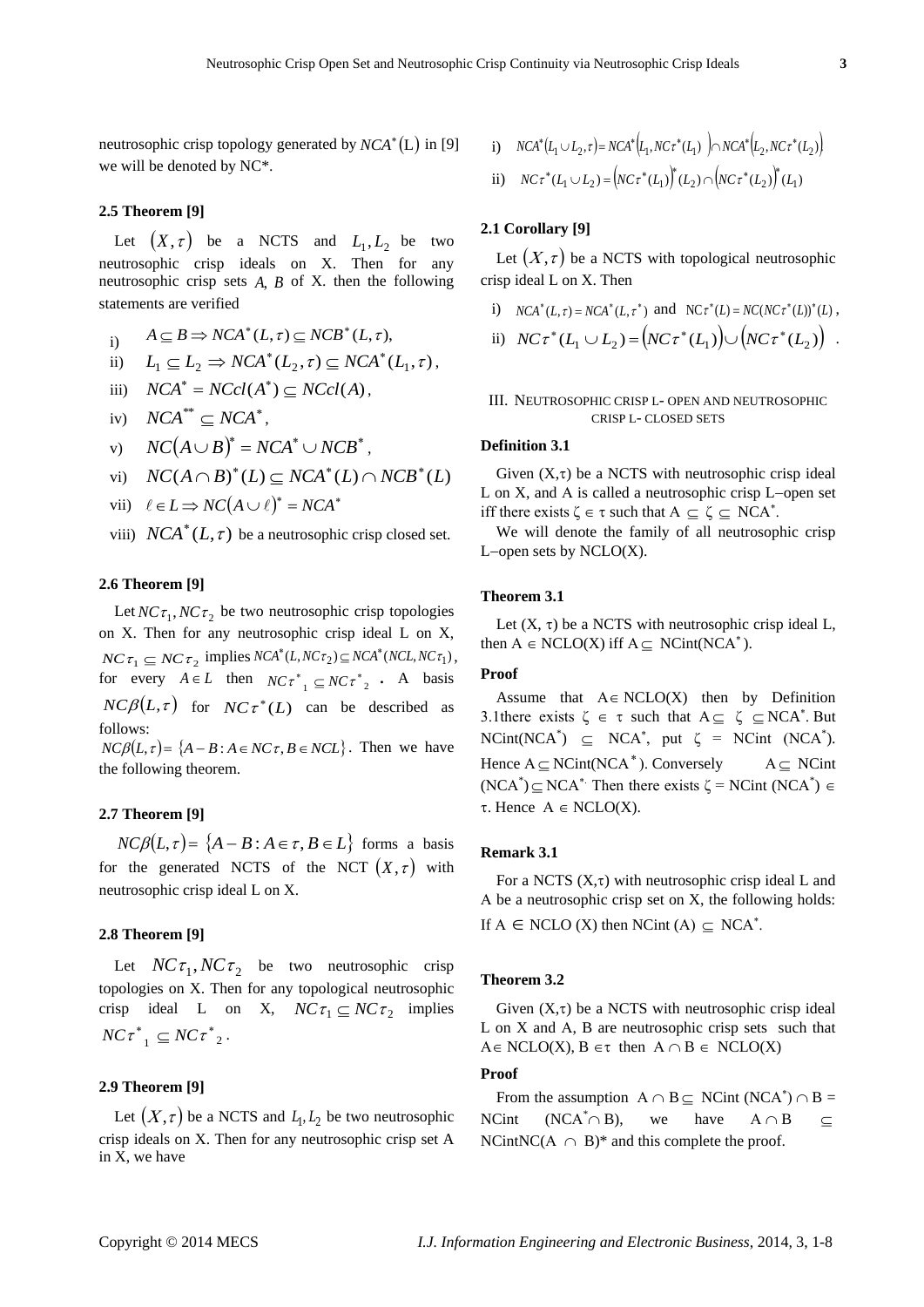# **Corollary 3.1**

If  $\{A_j\}$   $_{j \in J}$  is a neutrosophic crisp L-open set in NCTS  $(X,\tau)$  with neutrosophic crisp ideal L. Then  $\cup$  {A<sub>j</sub>} <sub>j∈</sub> J is neutrosophic crisp L–open sets.

# **Corollary 3.2**

For a NCTS  $(X, \tau)$  with neutrosophic crisp ideal L, and neutrosophic crisp set A on X and  $A \in NCLO(X)$ , then  $NCA^*$  $= NC(NCintNC(NCA \t *))$  \* and  $NCal^*(A)$  = NCint (NCA<sup>\*</sup>).

**Proof:** It's clear.

## **Definition 3.2**

Given a NCTS  $(X, \tau)$  with neutrosophic crisp ideal L on  $X$  and neutrosophic crisp set  $A$ . Then  $A$  is said to be:

- (i) Neutrosophic crisp  $\tau^*$  closed (or NC\*closed) if  $NCA^* \leq A$
- (ii) Neutrosophic crisp L–dense in itself (or  $NC^*$  – dense – in – itself) if  $A \subseteq NCA^*$ .
- (iii) Neutrosophic crisp  $*$  perfect if A is NC $*$  closed and  $NC^*$  – dense – in – itself.

## **Theorem 3.3**

Given a NCTS  $(X, \tau)$  with neutrosophic crisp ideal L and A is a neutrosophic crisp set on X, then

- (i)  $NC^*$  closed iff  $NCl^*(A) = A$ .
- (ii)  $NC^*$  dense in itself iff  $NCc^*(A)$  $=NCA^*$ .
- (iii)  $NC^*$  perfect iff  $NCol^*(A) = NCA^* = A$ .

Proof: Follows directly from the neutrosophic crisp closure operator NCcl\* for a neutrosophic crisp topology  $\tau^*(L)$  (NC $\tau^*$  for short).

# **Remark 3.2**

One can deduce that

- (i) Every NC<sup>\*</sup>-dense in itself is neutrosophic crisp dense set.
- (ii) Every neutrosophic crisp closed (resp. neutrosophic crisp open) set is  $N*-closed$ (resp.  $NC\tau$ \*-open).
- (iii) Every neutrosophic crisp L-open set is  $NC^*$   $dense - in - itself.$

# **Corollary 3.3**

Given a NCTS  $(X, \tau)$  with neutrosophic crisp ideal L on X and  $A \in \tau$  then we have:

- (i) If A is NC\* -closed then  $A^* \subseteq NCint(A)$  $\subseteq$  NC *Cl* (A).
- (ii) If A is  $NC^*$  –dense in itself then Nint(A)  $\subseteq$  NCA<sup>\*</sup>.
- (iii) If  $A$  is  $NC^*$  -perfect then  $NCint(A) = NCcl(A) = NCA*.$

#### Proof: Obvious.

we give the relationship between neutrosophic crisp L-open set and some known neutrosophic crisp openness.

#### **Theorem 3.4**

Given a NCTS  $(X, \tau)$  with neutrosophic crisp ideal L and neutrosophic crisp set A on X then the following holds:

- (i) If A is both neutrosophic crisp  $L$  open and  $NC*$  – erfect then A is neutrosophic crisp open.
- (ii) If A is both neutrosophic crisp open and  $NC*-$  dense–in – itself then A is neutrosophic crisp L-open.

**Proof.** Follows from the definitions.

#### **Corollary 3.4**

For a neutrosophic crisp subset A of a NCTS  $(X,\tau)$ with neutrosophic crisp ideal L on X, we have:

- (i) If A is  $NC^*$ -closed and NL-open then NCint  $(A) = NCint(NCA^*)$ .
- (ii) If A is  $NC*-perfect$  and  $NL-open$  then  $A = NC$  int (NCA<sup>\*</sup>).

## **Remark 3.3**

One can deduce that the intersection of two neutrosophic crisp L-open sets is neutrosophic crisp L-open.

## **Corollary 3.5**

Given  $(X,\tau)$  be a NCTS with neutrosophic crisp ideal L and neutrosophic crisp set A on X. The following hold: If L=  $\{N^x\}$ , then NCA<sup>\*</sup>(L) =  $\phi_N$  and hence A is neutrosophic crisp L-open iff  $A = \phi_N$ .

Proof: It's clear.

## **Definition 3.5**

Given a NCTS  $(X, \tau)$  with neutrosophic crisp ideal L and neutrosophic crisp set A then neutrosophic crisp ideal interior of A is defined as largest neutrosophic crisp L-open set contained in A, we denoted by  $NCL-NCint(A)$ .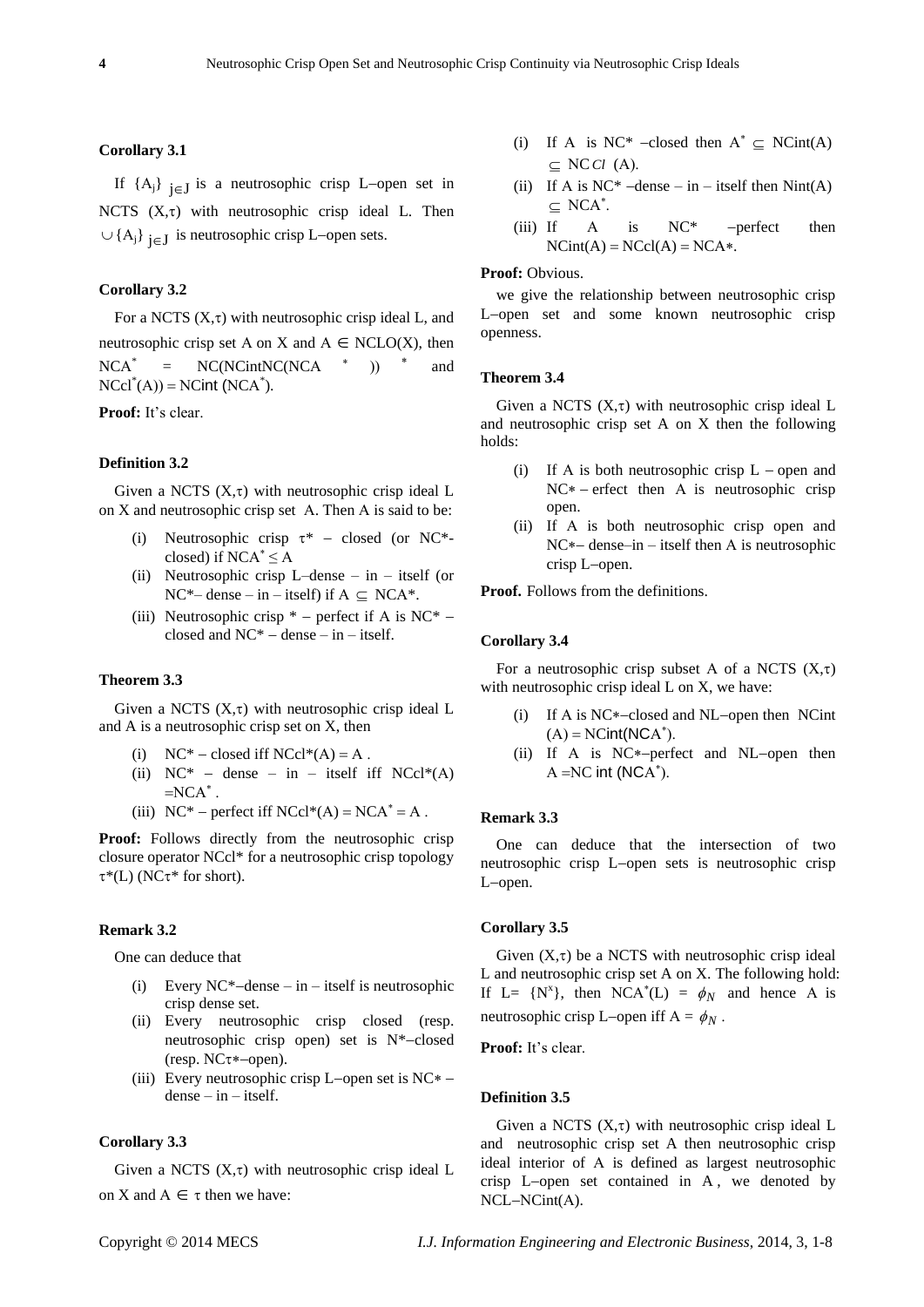#### **Theorem 3.5**

If  $(X,\tau)$  is a NCTS with neutrosophic crisp ideal L and neutrosophic crisp set A then

- (i)  $A \wedge$  Nint (NCA<sup>\*</sup>) is neutrosophic crisp L-open set.
- (ii) NL-Nint (A) =  $0_N$  iff Nint (NCA<sup>\*</sup>) =  $0_N$ .

#### **Proof**

- (i) Since NCint NCA<sup>\*</sup> =NCA<sup>\*</sup>  $\cap$  NCint (NCA<sup>\*</sup>), then NCint  $NCA^* = NCA^* \cap NC$ int  $(NCA^*)\subseteq NC(A\cap NCA^*)^*$ . Thus  $A \cap NC$  $A^* \subseteq (A \cap (A \cap NCint NC(NCA^*))^* \subseteq$ NCintNC( $A \cap N$ Cint NC(NCA<sup>\*</sup>)<sup>\*</sup>. Hence  $A \cap N\text{C}$ int  $NCA^* \in N\text{CLO}(X)$ .
- (ii) Let NCL-NCint(A) =  $\phi_N$ , then A  $\cap$  A<sup>\*</sup> =  $\phi_N$ , implies NCcl (A  $\cap$  NCint(NCA<sup>\*</sup>) =  $\phi_N$ and so A  $\cap$  Nint A<sup>\*</sup> =  $\phi_N$ . Conversely assume that NCint NCA<sup>\*</sup>=  $\phi_N$ , then A  $\cap$  NC int(NC A<sup>\*</sup>)=  $\phi_N$ . Hence NCL-NCint (A) =  $\phi_N$ .

# **Theorem 3.6**

If  $(X,\tau)$  be a NCTS with neutrosophic crisp ideal L and A is aneutrosophic crisp set on X, then  $NCL-NCint(A) = A \cap NCint(NCA^*).$ 

**Proof.** The first implication follows from Theorem 3.4, that is  $A \cap NCA^* \subseteq NCL-NCint(A)$  (1)

For the reverse inclusion, if  $\zeta \in \text{NCLO}(X)$  and  $\zeta \subseteq$ A then  $NC\zeta^* \subseteq NCA^*$  and hence  $NC \text{ int}(NC\zeta^*) \subseteq$ NCint(NCA<sup>\*</sup>). This implies  $\zeta = \zeta \cap NCint(NC\zeta^*) \subseteq$  $A \cap NCA^*$ .

Thus NCL-NCint(A)  $\subseteq$  A  $\cap$  NCint(NCA ) (2) From  $(1)$  and  $(2)$  we have the result.

#### **Corollary 3.6**

For a NCTS  $(X, \tau)$  with neutrosophic crisp ideal L and neutrosophic crisp set A on X then the following holds:

- (i) If A is NC\* closed then NL-Nint (A)  $\subseteq$  A.
- (11) If A is  $NC^*$  dense in– itself then NL  $-Nint (A) \subseteq A^*$ .
- (iii) If A is  $NC^*$  perfect set then  $NCL$  NCint  $(A) \subseteq NCA^*$ .

## **Definition 3.6**

Given  $(X,\tau)$  be a NCTS with neutrosophic crisp ideal L and  $\zeta$  be a neutrosophic crisp set on X,  $\zeta$  is called neutrosophic crisp L-closed set if its complement is neutrosophic crisp L-open set . We will denote the family of neutrosophic crisp L-closed sets by  $NLCC(X)$ .

## **Theorem 3.7**

Given  $(X,\tau)$  be a NCTS with neutrosophic crisp ideal L and  $\zeta$  be a neutrosophic crisp set on X. $\zeta$  is neutrosophic crisp L closed, then NC(NCint $\zeta$ )<sup>\*</sup>  $\leq \zeta$ .

**Proof:** It's clear.

# **Theorem 3.8**

Let  $(X,\tau)$  be a NCTS with neutrosophic crisp ideal L on  $X$  and  $\zeta$  be a neutrosophic crisp set on  $X$  such that NC( NCint  $\zeta$ )<sup>\*c</sup> = NCint  $\zeta$ <sup>c\*</sup> then  $\zeta \in NLC(X)$  iff NC( NCint  $\zeta$ )<sup>\*</sup>  $\subseteq$   $\zeta$ .

## **Proof**

(Necessity) Follows immedially from the above theorem (Sufficiency). Let NC(NCint $\zeta$ )<sup>\*</sup>  $\subseteq$   $\zeta$  then  $\zeta^c \subseteq NC(NCint \zeta)^{c} = NCint (NC\zeta)^{c^*}$  from the hypothesis. Hence  $\zeta^c$   $\in$  NCLO(X), Thus  $\zeta$  $\in$  NLCC(X).

#### **Corollary 3.7**

For a NCTS  $(X, \tau)$  with neutrosophic crisp ideal L on X the following holds:

- The union of neutrosophic crisp  $L$  closed set and neutrosophic crisp closed set is neutrosophic crisp L-closed set.
- (ii) The union of neutrosophic crisp  $L closed$  and neutrosophic crisp L-closed is neutrosophic crisp perfect.

## IV. NEUTROSOPHIC CRISP L–CONTINUOUS FUNCTIONS

By utilizing the notion of  $NL$  – open sets, we establish in this article a class of neutrosophic crisp L- continuous function. Many characterizations and properties of this concept are investigated.

#### **Definition 4.1**

A function  $f: (X, \tau) \rightarrow (Y, \sigma)$  with neutrosophic crisp ideal L on X is said to be neutrosophic crisp L-continuous if for every  $\zeta \in \sigma$ ,  $f^{-1}(\zeta) \in \text{NCLO}(X)$ .

#### **Theorem 4.1**

For a function  $f: (X,\tau) \rightarrow (Y,\sigma)$  with neutrosophic crisp ideal L on X the following are equivalent:

(i.) *f* is neutrosophic crisp L-continuous. For a neutrosophic crisp point p in X and each  $\zeta \in \sigma$  containing *f* (p), there exists  $A \in NCLO(X)$  containing p such that  $f(A) \subseteq \sigma$ .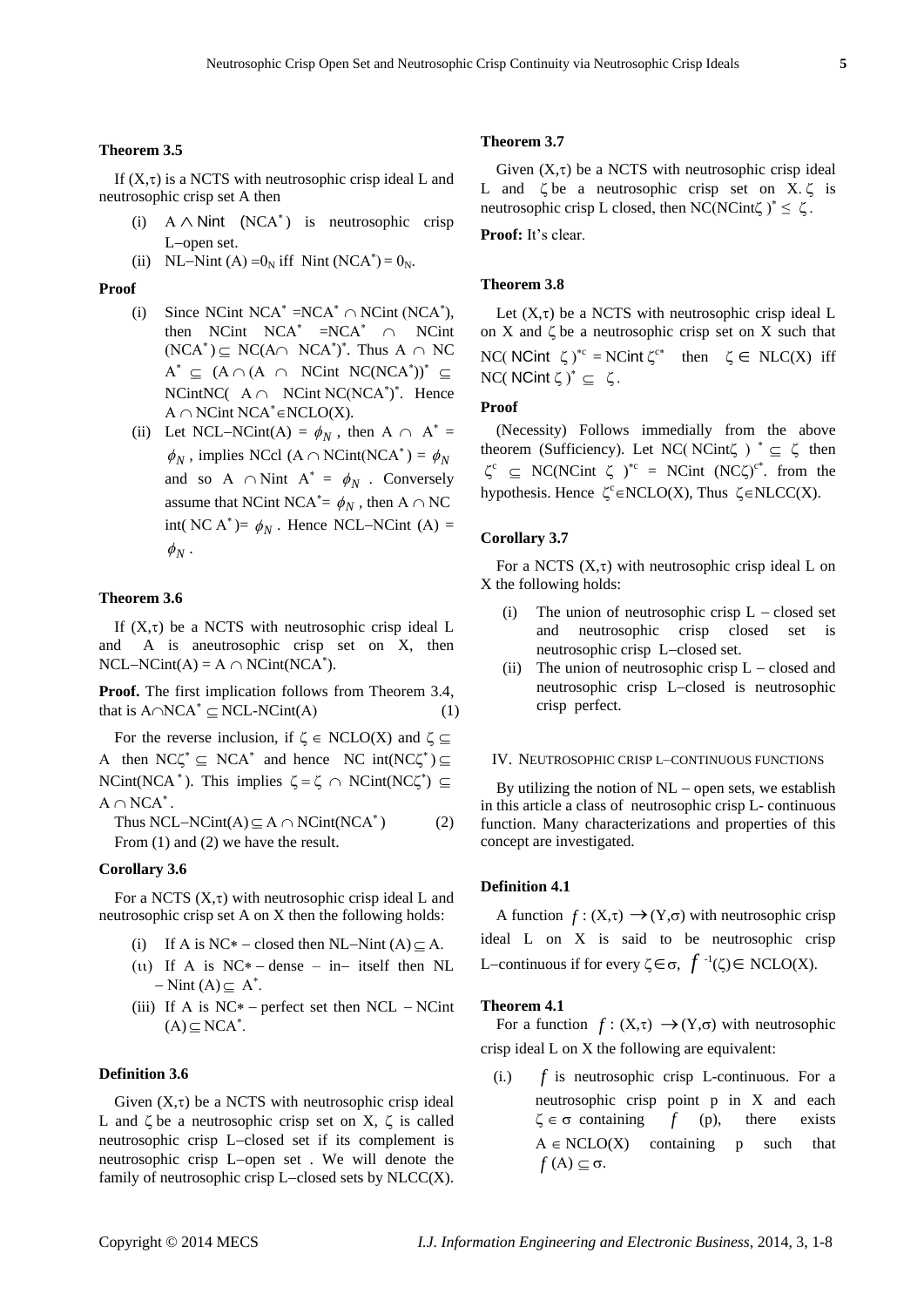- (ii.) For each neutrosophic crisp point p in X and  $\zeta \in \sigma$  containing *f* (p), ( *f*  $^{-1}(\zeta)$ <sup>\*</sup> is neutrosophic crisp nbd of p.
- (iii.) The inverse image of each neutrosophic crisp closed set in  $Y$  is neutrosophic crisp L-closed.

# **Proof**

- (i)  $\rightarrow$  (ii). Since  $\zeta \in \sigma$  containing  $f(p)$ , then by (i),  $f^{-1}(\zeta) \in \text{NCLO}(X)$ , by putting  $A = f^{-1}(\zeta)$ which containing p, we have  $f(A) \subseteq \sigma$
- $(ii) \rightarrow (iii)$ . Let  $\zeta \in \sigma$  containing  $f(p)$ . Then by (ii) there exists  $A \in \text{NCLO}(X)$  containing p such that  $f(A) \leq \sigma$ , so  $p \in A \subseteq NCint(NCA^*) \leq$ NCint  $(f^{-1}(\zeta))^* \subseteq (f^{-1}(\zeta))^*$ . Hence  $(f^{-1}(\zeta))^*$  is neutrosophic crisp nbd of p.
- $(iii) \rightarrow (i)$  Let  $\zeta \in \sigma$ , since  $(f^{-1}(\zeta))$  is neutrosophic crisp nbd of any point  $f^{-1}(\zeta)$ , every point  $x_{\epsilon} \in$  $(f^{-1}(\zeta))^*$  is a neutrosophic crisp interior point of  $f^{-1}(\zeta)^*$ . Then  $f^{-1}(\zeta) \subseteq$  NCint NC  $(f^{-1}(\zeta))^*$  and hence f is neutrosophic crisp L-continuous
- (i)→ (iv) Let  $\xi \in y$  be a neutrosophic crisp closed set. Then  $\xi^c$  is neutrosophic crisp open set, by  $f^{-1}(\xi^c) = (f^{-1}(\xi))^c \in \text{NCLO}(X)$ . Thus  $f^{-1}(\xi)$ is neutrosophic crisp L-closed set.

The following theorem establish the relationship between neutrosophic crisp L-continuous and neutrosophic crisp continuous by using the previous neutrosophic crisp notions.

# **Theorem 4.2**

Given  $f : (X,\tau) \to (Y,\sigma)$  is a function with a neutrosophic crisp ideal  $L$  on  $X$  then we have. If  $f$  is neutrosophic crisp L- continuous of each neutrosophic crisp\*– perfect set in X, then  $f$  is neutrosophic crisp continuous.

**Proof:** Obvious.

#### **Corollary 4.1**

Given a function  $f : (X,\tau) \to (Y,\sigma)$  and each member of X is neutrosophic crisp  $NC^*$ -dense – in – itself. Then we have every neutrosophic crisp continuous function is neutrosophic crisp NCL-continuous.

Proof: It's clear.

We define and study two different types of

neutrosophic crisp functions.

# **Definition 4.2**

A function  $f:(X,\tau) \to (Y,\sigma)$  with neutrosophic crisp ideal L on Y is called neutrosophic crisp L-open (resp. neutrosophic crisp NCL- closed), if for each  $A \in \tau$  (resp. is neutrosophic crisp closed in  $X$ ),  $f(A) \in NCLO(Y)$  (resp.  $f(A)$  is NCL-closed).

# **Theorem 4.3**

Let a function  $f:(X,\tau) \to (Y,\sigma)$  with neutrosophic crisp ideal L on Y. Then the following are equivalent:

- $(i.)$  *f* is neutrosophic crisp L-open.
- (ii.) For each  $p$  in  $X$  and each neutrosophic crisp ncnbd A of p, there exists a neutrosophic crisp Lopen set  $B \in I^Y$  containing  $f(p)$  such that  $B \subset f(A)$ .

**Proof**: Obvious.

# **Theorem 4.4**

A neutrosophic crisp function  $f:(X,\tau) \to (Y,\sigma)$ with neutrosophic crisp ideal L on Y be a neutrosophic crisp L-open (resp.neutrosophic crisp L-closed), if A in Y and B in X is a neutrosophic crisp closed (resp. neutrosophic crisp open ) set C in Y containing A such that  $f^{-1}(C) \subseteq B$ .

# **Proof**

Assume that  $A = 1_Y - (f(1_X - B))$ , since  $f^{-1}(C) \le B$ and  $A \leq C$  then C is neutrosophic crisp L-closed and  $f^{-1}(C) = 1_X - f^{-1}(f(1_X - A)) \leq B$ .

# **Theorem 4.5**

If a function  $f:(X,\tau) \to (Y,\sigma)$  with neutrosophic crisp ideal L on Y is a neutrosophic crisp L-open, then  $f^{-1}NC(NC \text{ int}(A))^{*} \leq NC(f^{-1}(A))^{*}$  such that  $f^{-1}(A)$  is neutrosophic crisp\*-dense-in-itself and A in Y.

# **Proof**

Since A in Y,  $NC(f^{-1}(A))^*$  is neutrosophic crisp closed in X containing  $f^{-1}(A)$ ,  $f$  is neutrosophic crisp L-open then by using Theorem 4.4 there is a neutrosophic crisp L-closed set  $A \subseteq B$  such that,  $(f^{-1}(A))^* \supseteq f^{-1}(B) \ge f^{-1}NC(\text{int}(B))^* \supseteq f^{-1}NC(NC\text{int}(\mu))^*.$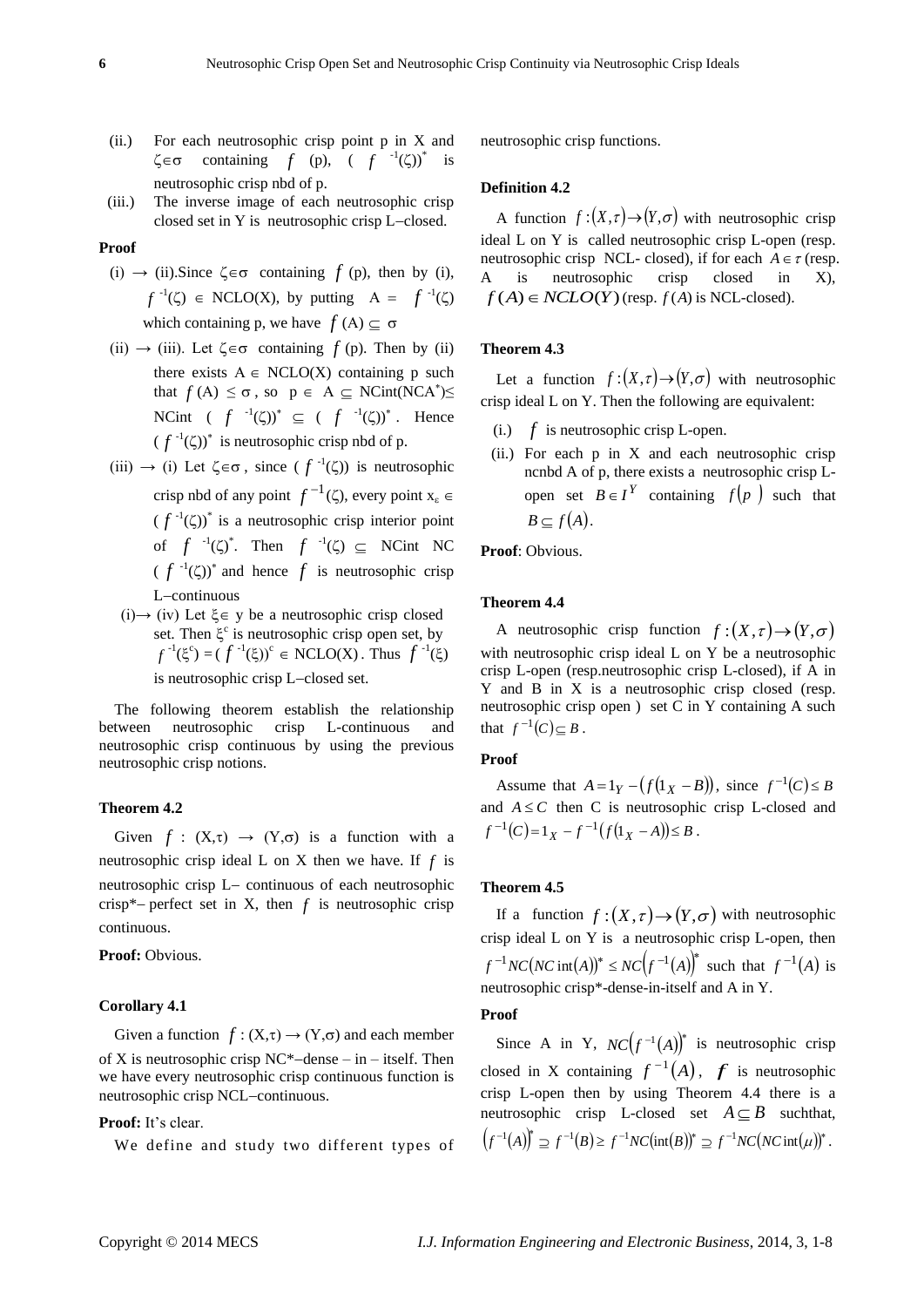## **Corollary 4.2**

For any bijective function  $f:(X,\tau) \to (Y,\sigma)$  with neutrosophic crisp ideal L on Y , the following are equivalent:

- (i.)  $f^{-1}:(Y,\sigma) \to (X,\tau)$  is neutrosophic crisp Lcontinuous.
- (ii.)  $f$  is neutrosophic crisp L-open.
- (iii.)  $f$  is neutrosophic crisp L-closed.

**Proof:** Follows directly from Definitions.

# V. CONCLUSION

In our work, we have put forward some new concepts of neutrosophic crisp open set and neutrosophic crisp continuity via neutrosophic crisp ideals. Some related properties have been established with example. It 's hoped that our work will enhance this study in neutrosophic set theory.

## **REFERENCES**

- [1] K. Atanassov, intuitionistic fuzzy sets, in V.Sgurev, ed., Vii ITKRS Session, Sofia (June 1983 central Sci. and Techn. Library, Bulg. Academy of Sciences (1984).
- [2] K. Atanassov, intuitionistic fuzzy sets, Fuzzy Sets and Systems 20, (1986),pp. 87-96.
- [3] K. Atanassov, Review and new result on intuitionistic fuzzy sets, preprint IM-MFAIS-Sofia, (1988), pp.1-88.
- [4] S. A. Alblowi, A.A.Salama and Mohmed Eisa, New Concepts of Neutrosophic Sets, International Journal of Mathematics and Computer Applications Research (IJMCAR),Vol. 4, Issue 1, (2014),pp. 59-66.
- [5] I. Hanafy, A.A. Salama and K. Mahfouz, Correlation of Neutrosophic Data, International Refereed Journal of Engineering and Science (IRJES), Vol.(1), Issue 2 .(2012), pp.33-39.
- [6] I.M. Hanafy, A.A. Salama and K.M. Mahfouz,," Neutrosophic Classical Events and Its Probability" International Journal of Mathematics and Computer Applications Research(IJMCAR) Vol.(3), Issue 1, (2013), pp.171-178.
- [7] A. A. Salama and S.A. Alblowi, "Generalized Neutrosophic Set and Generalized Neutrosophic Spaces,"Journal Computer Sci. Engineering, Vol. (2) No. (7) (2012),pp.129-132.
- [8] A. A. Salama and S. A. Alblowi, Neutrosophic Set and Neutrosophic Topological Spaces, ISOR J. Mathematics, Vol.(3), Issue(3), (2012), pp-31-35.
- [9] A. A. Salama, "Neutrosophic Crisp Point & Neutrosophic Crisp Ideals", Neutrosophic Sets and Systems, Vol.1, No. 1, (2013), pp. 50-54.
- [10] A. A. Salama and F. Smarandache, "Filters via Neutrosophic Crisp Sets", Neutrosophic Sets and Systems, Vol.1, No. 1, (2013), pp. 34-38.
- [11] A.A. Salama and S.A. Alblowi, Intuitionistic Fuzzy Ideals Spaces, Advances in Fuzzy Mathematics , Vol.(7), Number 1, (2012) pp. 51- 60.
- [12] A.A. Salama, and H.Elagamy, "Neutrosophic Filters" International Journal of Computer Science Engineering and Information Technology Reseearch (IJCSEITR),

Vol.3, Issue(1),Mar 2013,(2013), pp. 307-312.

- [13] A. A. Salama, F.Smarandache and Valeri Kroumov "Neutrosophic crisp Sets & Neutrosophic crisp Topological Spaces" Bulletin of the Research Institute of Technology (Okayama University of Science, Japan), in January-February (2014). (Accepted).
- [14] A. A. Salama, Mohamed Eisa and M. M. Abdelmoghny, "Neutrosophic Relations Database" International Journal of Information Science and Intelligent System, 3(1)  $(2014)$ .
- [15] A. A. Salama, Florentin Smarandache and S. A. ALblowi, New Neutrosophic Crisp Topological Concepts, Neutrosophic Sets and Systems, Vol.2, No. 1, (2014).
- [16] Florentin Smarandache, Neutrosophy and Neutrosophic Logic, First International Conference on Neutrosophy , Neutrosophic Logic, Set, Probability, and Statistics University of New Mexico, Gallup, NM 87301, USA(2002).
- [17] F. Smarandache, A Unifying Field in Logics: Neutrosophic Logic. Neutrosophy, Neutrosophic crisp Set, Neutrosophic Probability. American Research Press, Rehoboth, NM, (1999).
- [18] F. Smarandache, Neutrosophic set, a generialization of the intuituionistics fuzzy sets, Inter. J. Pure Appl. Math., 24 (2005), pp.287 – 297.
- [19] Debasis Sarker, Fuzzy ideal theory, Fuzzy local function and generated fuzzy topology, Fuzzy Sets and Systems 87, (1997),pp.117 – 123.
- [20] L.A. Zadeh, Fuzzy Sets, Inform and Control 8, ,(1965),pp.338-353.



**Dr. Florentin Smarandache** is a Professor of Mathematics at the University of New Mexico in USA. He published over 75 books and 200 articles and notes in mathematics, physics, philosophy, psychology, rebus, literature. In mathematics his research is in number theory, non-Euclidean geometry,

synthetic geometry, algebraic structures, statistics, neutrosophic logic and set (generalizations of fuzzy logic and set respectively), neutrosophic probability (generalization of classical and imprecise probability).Also, small contributions to nuclear and particle physics, information fusion, neutrosophy (a generalization of dialectics), law of sensations and stimuli, etc. He got the 2010 Telesio-Galilei Academy of Science Gold Medal, Adjunct Professor (equivalent to Doctor Honoris Causa) of Beijing Jiaotong University in 2011, and 2011 Romanian Academy Award for Technical Science (the highest in the country). Dr. W. B. Vasantha Kandasamy and Dr.Florentin Smarandache got the 2012 and 2011 New Mexico-Arizona Book Award for Algebraic Structures.



**Dr. A. A. Salama (Ahmed Salama)** Doctor and Lecturer in Mathematics and Computer Sciences Department in Faculty of Science in Port Said University. Associate Professor of Pure Mathematics & Computer Science in Baha College of Sciences, Saudi Arabia. Obtained Doctoral degree in 2001 in Pure Mathematics. 3. He

published over 100 articles and notes in mathematics, computer science and Statistics.